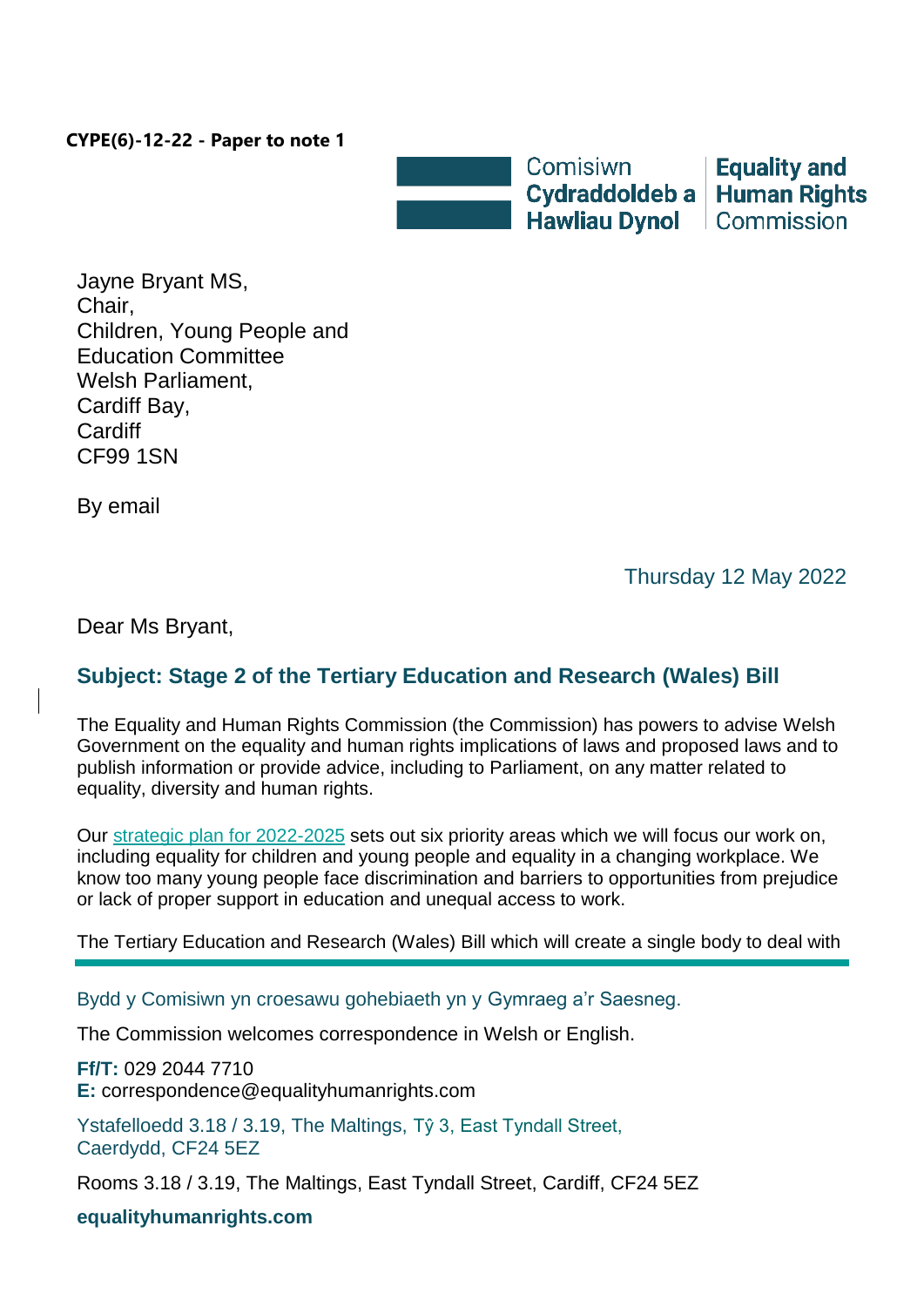the strategic planning and funding across the whole of the tertiary education sector and research and innovation sector in relation to Wales.

We have [welcomed](https://business.senedd.wales/mgConsultationDisplay.aspx?id=436&RPID=1029454618&cp=yes) the inclusion of 'promoting equality of opportunity' and 'encouraging participation' as two of the nine strategic duties of the Commission for Tertiary Education and Research (CTER).

We believe there are further opportunities within the legislation to clearly set out ways that equality can be embedded and strengthened within the structure and governance of the CTER.

**Definition of 'under-represented groups'** – we would recommend including the term 'protected characteristics' <sup>1</sup> as set out by the Equality Act 2010 within the legislation definition. There are a number of protected characteristics where [evidence](https://www.equalityhumanrights.com/sites/default/files/is-britain-fairer-2018-is-wales-fairer.pdf) shows there are still significant barriers in access to education as well as discrimination in employment.

**Annual report** – we would recommend reporting on equality of opportunity is included within the list of what the CTER will be required to report on at the end of each financial year. This will further ensure accountability to the CTER. We would suggest it includes measuring the progress of higher education providers in preventing and tackling racial harassment. This was a recommendation of our [inquiry into racial harassment at universities](https://www.equalityhumanrights.com/sites/default/files/tackling-racial-harassment-universities-challenged.pdf) <sup>2</sup> across Wales, England and Scotland.

**Committees** – there will be three statutory committees – research and innovation committee, the quality committee and staff member appointments committee. We would recommend that equality is explicitly embedded within the sections of the legislation relating to these

- (Equality Act 2010) https://www.legislation.gov.uk/ukpga/2010/15/section/4
- <sup>2</sup> Tackling racial harassment: universities challenged (2019 EHRC)

Bydd y Comisiwn yn croesawu gohebiaeth yn y Gymraeg a'r Saesneg.

The Commission welcomes correspondence in Welsh or English.

**Ff/T:** 029 2044 7710 **E:** correspondence@equalityhumanrights.com

Ystafelloedd 3.18 / 3.19, The Maltings, Tŷ 3, East Tyndall Street, Caerdydd, CF24 5EZ

**equalityhumanrights.com**

l

<sup>1</sup> The following characteristics are protected characteristics— age; disability; gender reassignment; marriage and civil partnership; pregnancy and maternity; race; religion or belief; sex; sexual orientation.

https://www.equalityhumanrights.com/en/publication-download/tackling-racial-harassment-universitieschallenged

Rooms 3.18 / 3.19, The Maltings, East Tyndall Street, Cardiff, CF24 5EZ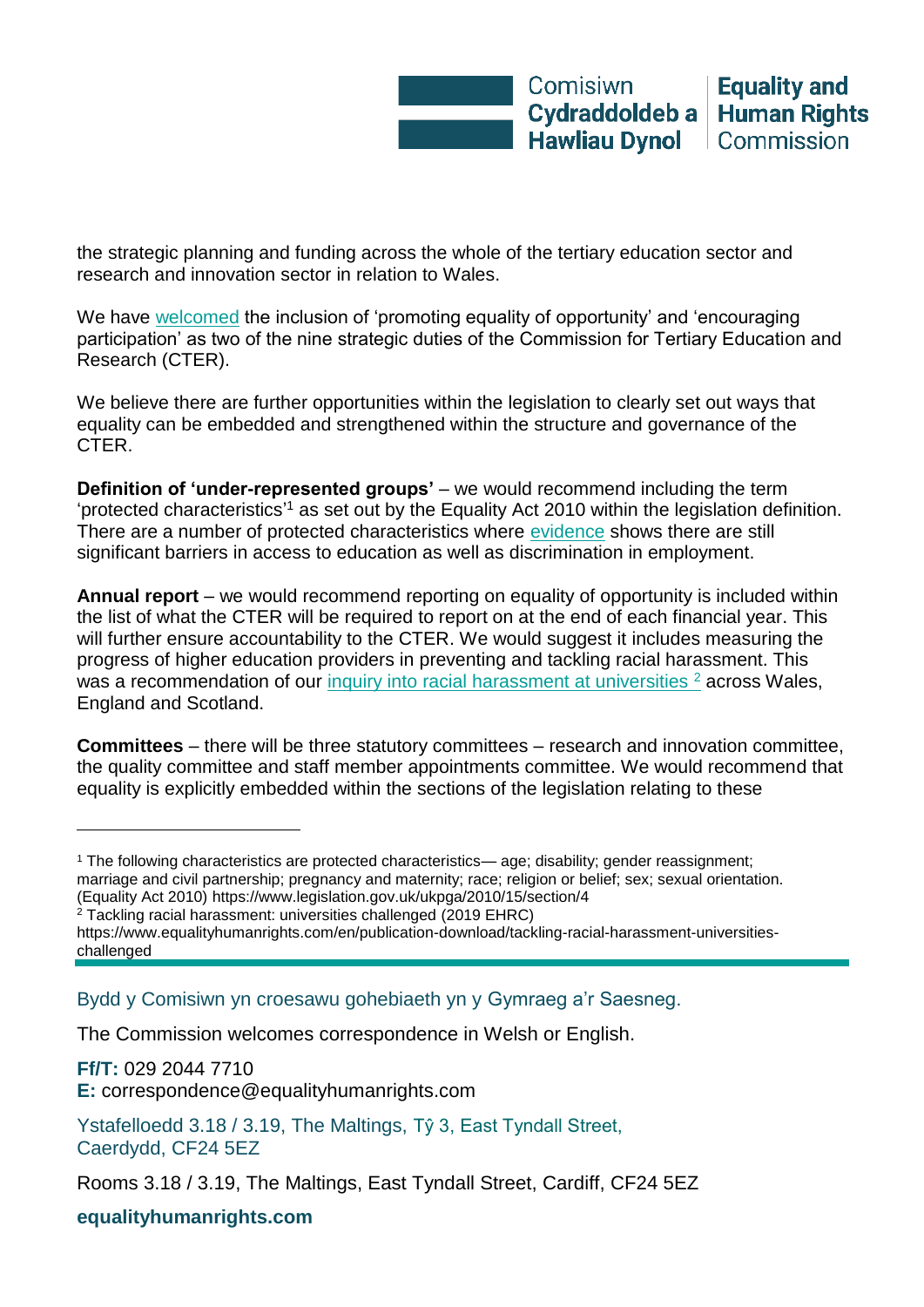

committees. This will ensure equality of opportunity is at the centre of all activities of the CTER including in terms of research and teaching.

**Regulatory frameworks** – in our [inquiry on tackling racial harassment at universities](https://www.equalityhumanrights.com/sites/default/files/tackling-racial-harassment-universities-challenged.pdf) we recommended the Welsh Government review the regulatory framework and court hearing structures to determine how best to increase protection from harassment for students in university. The Tertiary Education and Research (Wales) draft legislation provides an opportunity to address this. The legislation should ensure the CTER is able to assess whether higher education providers have taken sufficient steps to tackle harassment and to impose conditions of funding or registration where they have not (such as withholding or requiring repayment of funding).

**Access and opportunity plans** – We remain concerned about the decision to omit access and opportunity plans. We understand that access and opportunity plans were initially proposed as a replacement for fee and access plans which were seen as an important lever for widening access and ensuring equality of opportunity. We therefore recommend further consideration and that robust alternative arrangements are included and implemented to provide clear requirements and accountabilities on widening access including holding providers to account.

We have discussed these recommendations with the Welsh Government, who have undertaken to consider how they can be implemented. We would welcome the opportunity to discuss these improvements further as the Bill passes through the legislative process. For more information, please contact **[wales@equalityhumanrights.com](mailto:wales@equalityhumanrights.com)**

Bydd y Comisiwn yn croesawu gohebiaeth yn y Gymraeg a'r Saesneg.

The Commission welcomes correspondence in Welsh or English.

**Ff/T:** 029 2044 7710 **E:** correspondence@equalityhumanrights.com

Ystafelloedd 3.18 / 3.19, The Maltings, Tŷ 3, East Tyndall Street, Caerdydd, CF24 5EZ

Rooms 3.18 / 3.19, The Maltings, East Tyndall Street, Cardiff, CF24 5EZ

**equalityhumanrights.com**